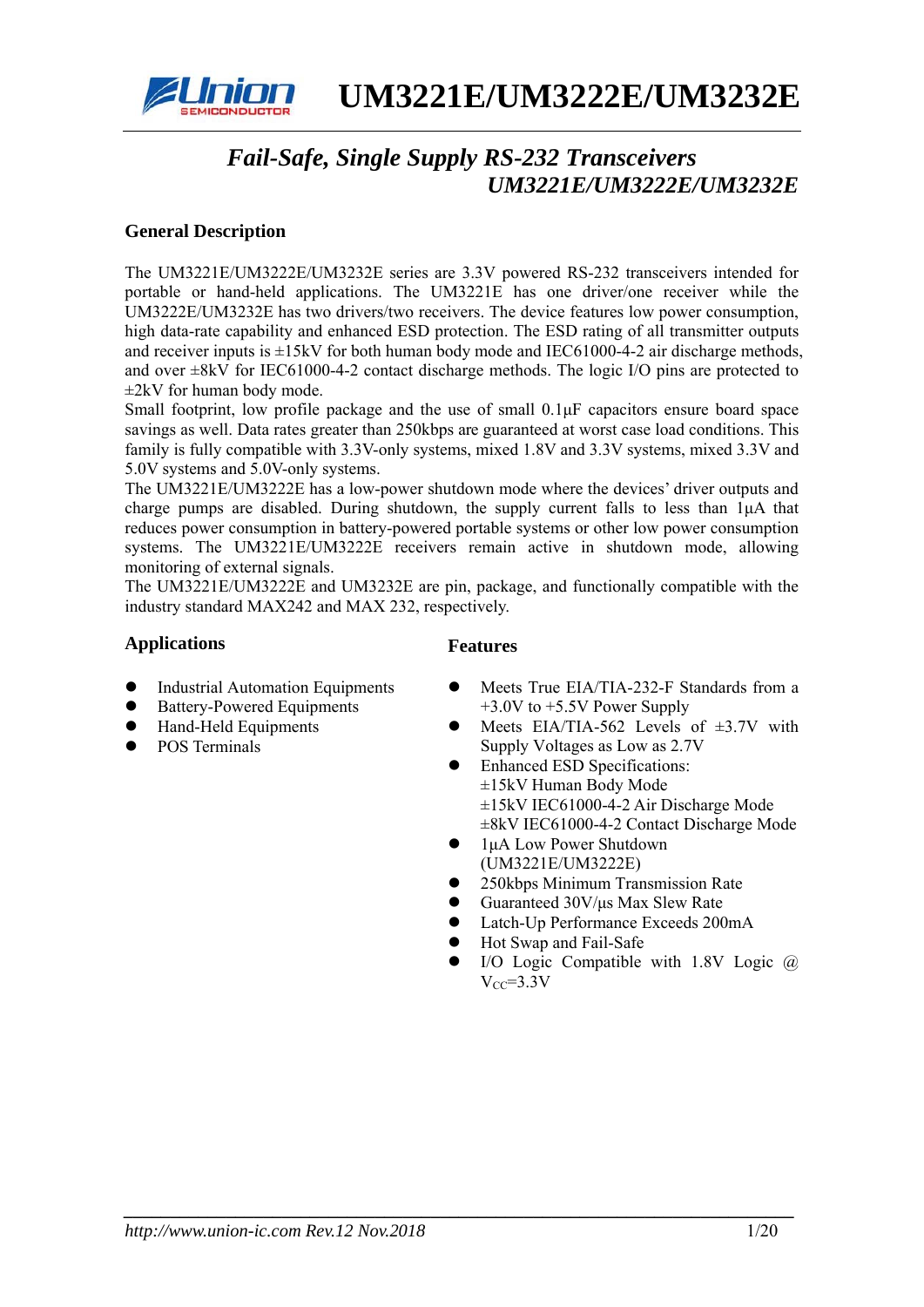

## **Ordering Information**

| <b>Part Number</b> | <b>Temp. Range</b>                           | <b>Package Type</b> | <b>Shipping Qty</b>               |
|--------------------|----------------------------------------------|---------------------|-----------------------------------|
| UM3221EEAE         | $-40^{\circ}$ C to $+85^{\circ}$ C           | SSOP <sub>16</sub>  | 2000pcs/13 Inch<br>Tape & Reel    |
| UM3221EEUE         | $-40^{\circ}$ C to $+85^{\circ}$ C           | TSSOP16             | 3000pcs/13 Inch<br>Tape & Reel    |
| UM3222EEUE         | $-40^{\circ}$ C to $+85^{\circ}$ C           | TSSOP20             | 3000pcs/13 Inch<br>Tape & Reel    |
| UM3232EESE         | $-40^{\circ}$ C to $+85^{\circ}$ C           | SOP16               | 2500pcs/13 Inch<br>Tape & Reel    |
| UM3232EEPE         | -40 $\rm{^{\circ}C}$ to +85 $\rm{^{\circ}C}$ | DIP16               | 25pcs/Tube                        |
| UM3232EEUE         | $-40^{\circ}$ C to $+85^{\circ}$ C           | TSSOP16             | 3000pcs/13 Inch<br>Tape & Reel    |
| UM3232EEAE         | -40 $\rm{^{\circ}C}$ to +85 $\rm{^{\circ}C}$ | SSOP <sub>16</sub>  | $2000$ pcs/13 Inch<br>Tape & Reel |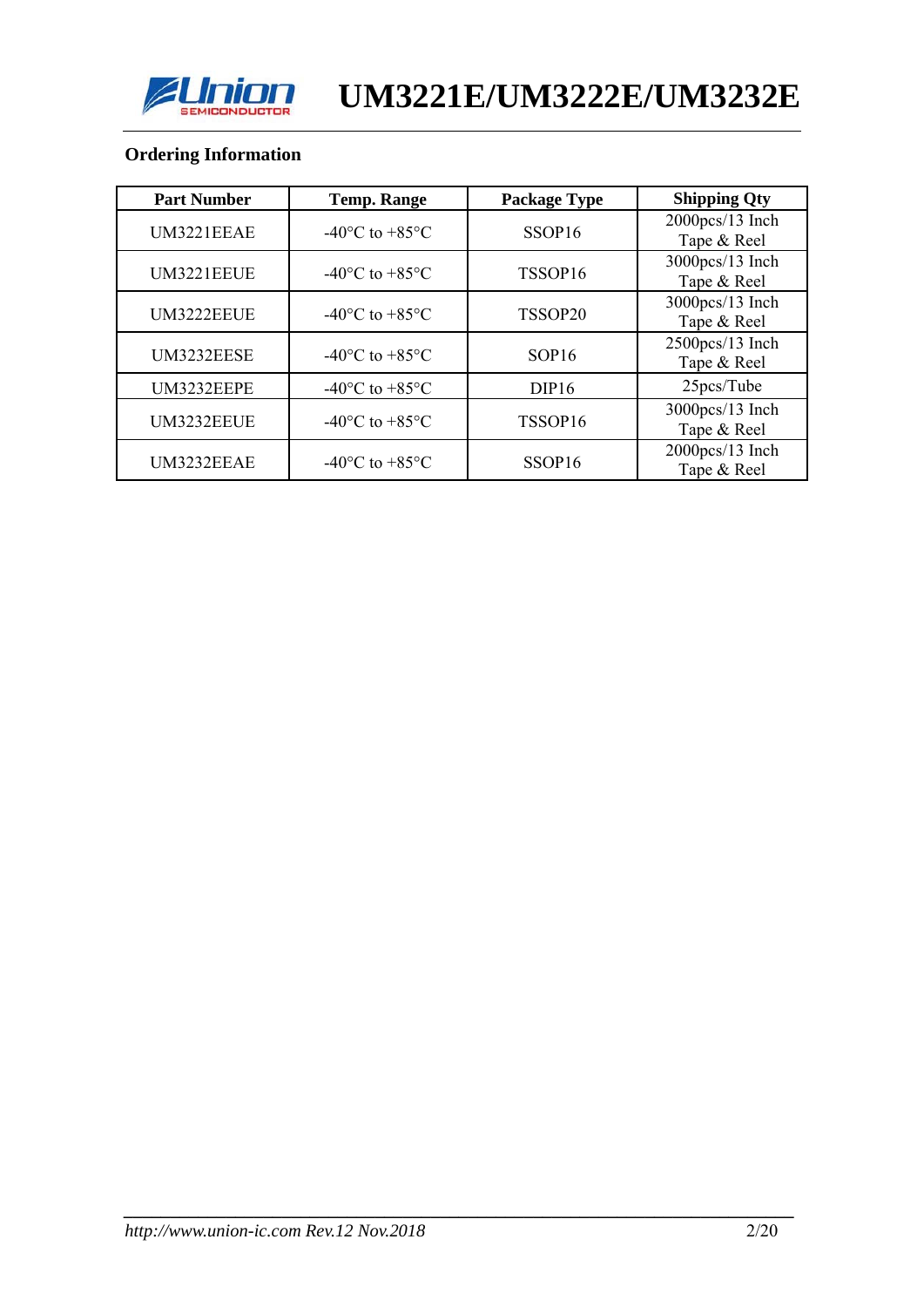

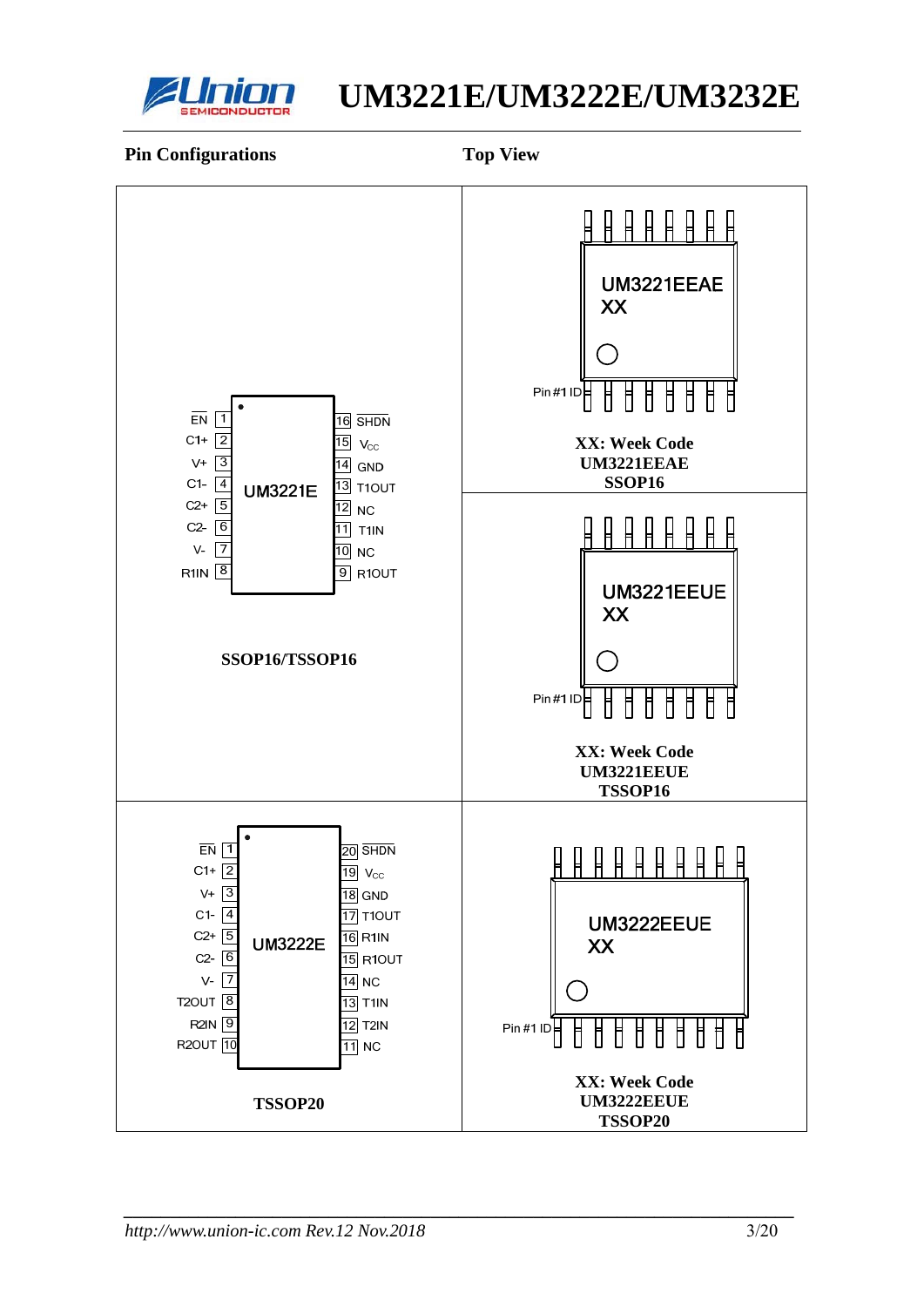

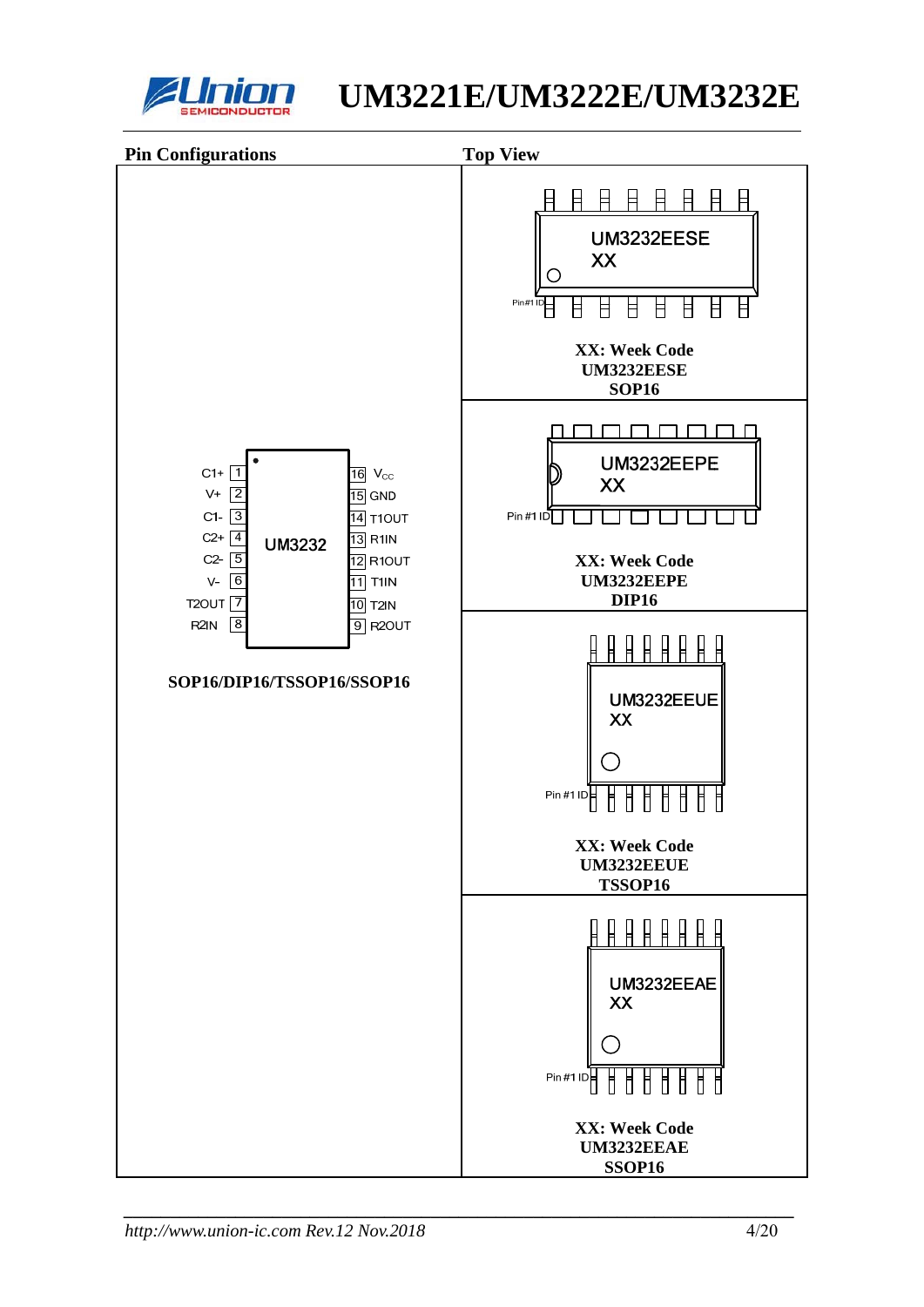

## **Pin Description**

|                | Pin No.        |                | <b>Pin Name</b> | <b>Function</b>                                                |  |  |  |  |
|----------------|----------------|----------------|-----------------|----------------------------------------------------------------|--|--|--|--|
| <b>UM3221E</b> | <b>UM3222E</b> | <b>UM3232E</b> |                 |                                                                |  |  |  |  |
| 1              | 1              |                | $\overline{EN}$ | Receiver Enable. Active low.                                   |  |  |  |  |
| $\overline{2}$ | $\overline{2}$ | 1              | $C1+$           | Positive Terminals of Voltage-Doubler<br>Charge Pump Capacitor |  |  |  |  |
| 3              | 3              | 2              | $V^+$           | Positive Voltage Generated<br>by<br>the<br>Charge Pump         |  |  |  |  |
| $\overline{4}$ | 4              | 3              | $C1-$           | Negative Terminals of Voltage-Doubler<br>Charge Pump Capacitor |  |  |  |  |
| 5              | 5              | 4              | $C2+$           | Positive Terminals of Inverting Charge<br>Pump Capacitor       |  |  |  |  |
| 6              | 6              | 5              | $C2-$           | Negative Terminals of Inverting Charge<br>Pump Capacitor       |  |  |  |  |
| $\overline{7}$ | 7              | 6              | $V -$           | Negative Voltage Generated by the<br>Charge Pump               |  |  |  |  |
| 13             | 8, 17          | 7, 14          | T OUT           | RS-232 Driver Outputs                                          |  |  |  |  |
| 8              | 9, 16          | 8, 13          | R IN            | RS-232 Receiver Inputs                                         |  |  |  |  |
| 9              | 10, 15         | 9, 12          | R OUT           | RS-232 Receiver Outputs                                        |  |  |  |  |
| 11             | 12, 13         | 10, 11         | T IN            | RS-232 Driver Inputs                                           |  |  |  |  |
| 14             | 18             | 15             | <b>GND</b>      | Ground                                                         |  |  |  |  |
| 15             | 19             | 16             | $V_{CC}$        | $+3.0V$ to $+5.5V$ Supply Voltage Input                        |  |  |  |  |
| 16             | 20             |                | <b>SHDN</b>     | Shut off Pump Power and Transmitters.<br>Active low.           |  |  |  |  |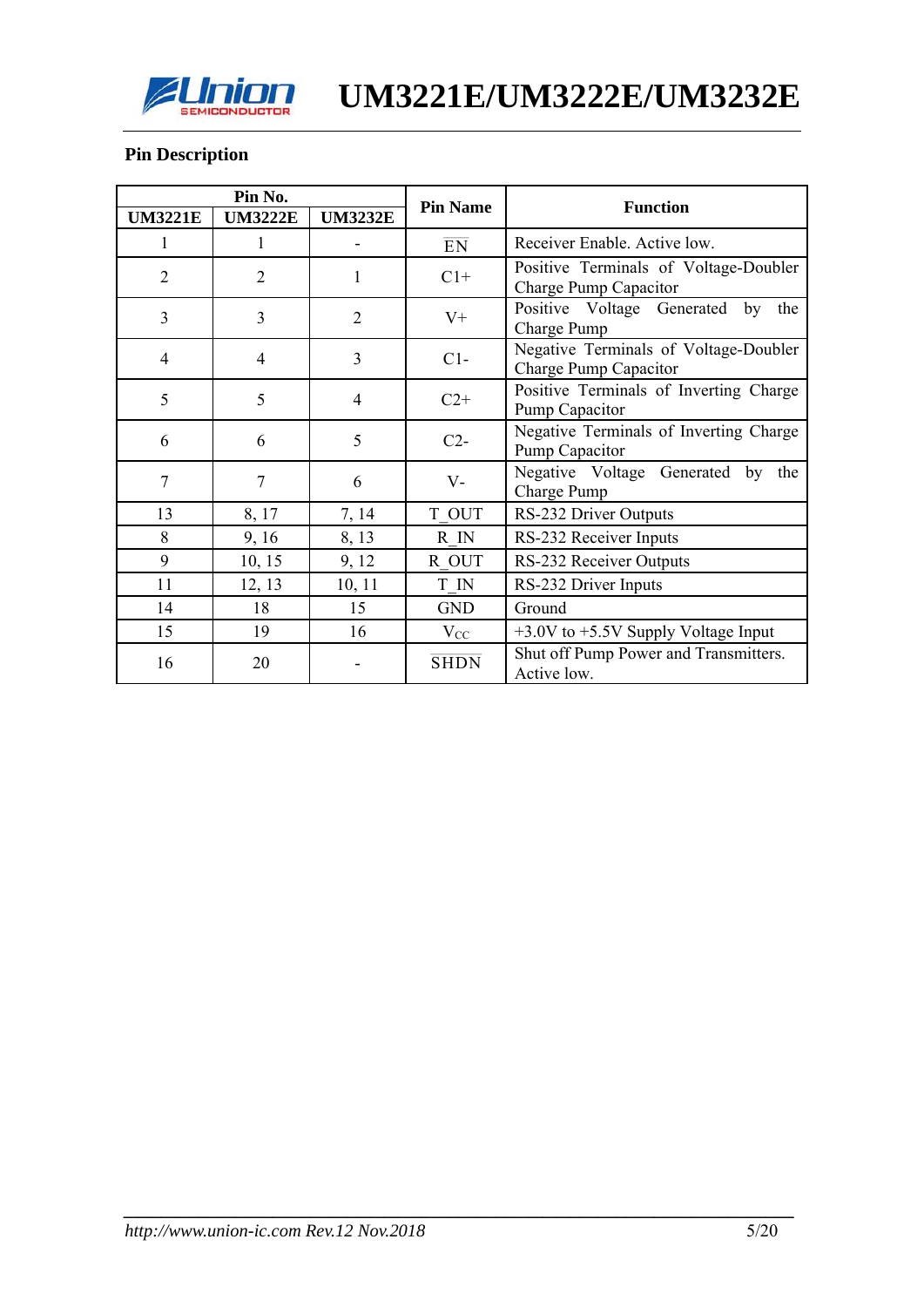

| <b>Symbol</b> | <b>Parameter</b>                                     |                                | <b>Value</b>             | Unit            |
|---------------|------------------------------------------------------|--------------------------------|--------------------------|-----------------|
| $V_{CC}$      | Supply Voltage on $V_{CC}$                           |                                | $-0.3$ to $+6$           | V               |
| $V_{+}$       | Voltage on $V_{+}$                                   |                                | $(V_{CC}$ -0.3) to +7.5  | V               |
| $V_{-}$       | Voltage on V.                                        |                                | $-7.5$ to $+0.3$         | $\bf V$         |
| T IN          | Voltage on T IN                                      |                                | $-0.3$ to $(V_{CC}+0.3)$ | V               |
| R IN          | Voltage on R IN                                      |                                | $\pm 30$                 | V               |
| T OUT         | Voltage on T OUT                                     | $(V - 0.3)$ to $(V_{+} + 0.3)$ | V                        |                 |
| R OUT         | Voltage on R OUT                                     | $-0.3$ to $(V_{CC}+0.3)$       | V                        |                 |
|               |                                                      | Short-Circuit Duration, T OUT  |                          |                 |
|               |                                                      | SSOP16                         | 775                      |                 |
|               |                                                      | TSSOP20                        | 879                      |                 |
| $P_D$         | Continuous Power Dissipation at<br>$T_A = 70$ °C     | SOP <sub>16</sub>              | 696                      | mW              |
|               |                                                      | DIP <sub>16</sub>              | 842                      |                 |
|               |                                                      | TSSOP16                        | 754                      |                 |
| $T_A$         | <b>Operating Temperature Range</b>                   | $-40$ to $+85$                 | $\rm ^{\circ}C$          |                 |
| $T_{\rm STG}$ | <b>Storage Temperature Range</b>                     |                                | $-65$ to $+165$          | $\rm ^{\circ}C$ |
| $T_{\rm L}$   | Maximum Lead Temperature for Soldering<br>10 Seconds |                                | $+300$                   | $\rm ^{\circ}C$ |

#### **Absolute Maximum Ratings (Note 1)**

Note 1: Stresses beyond those listed under "Absolute Maximum Ratings" may cause permanent damage to the device. These are stress ratings only, and functional operation of the device at these or any other conditions beyond those indicated in the operational sections of the specifications is not implied. Exposure to absolute maximum rating conditions for extended periods may affect device reliability.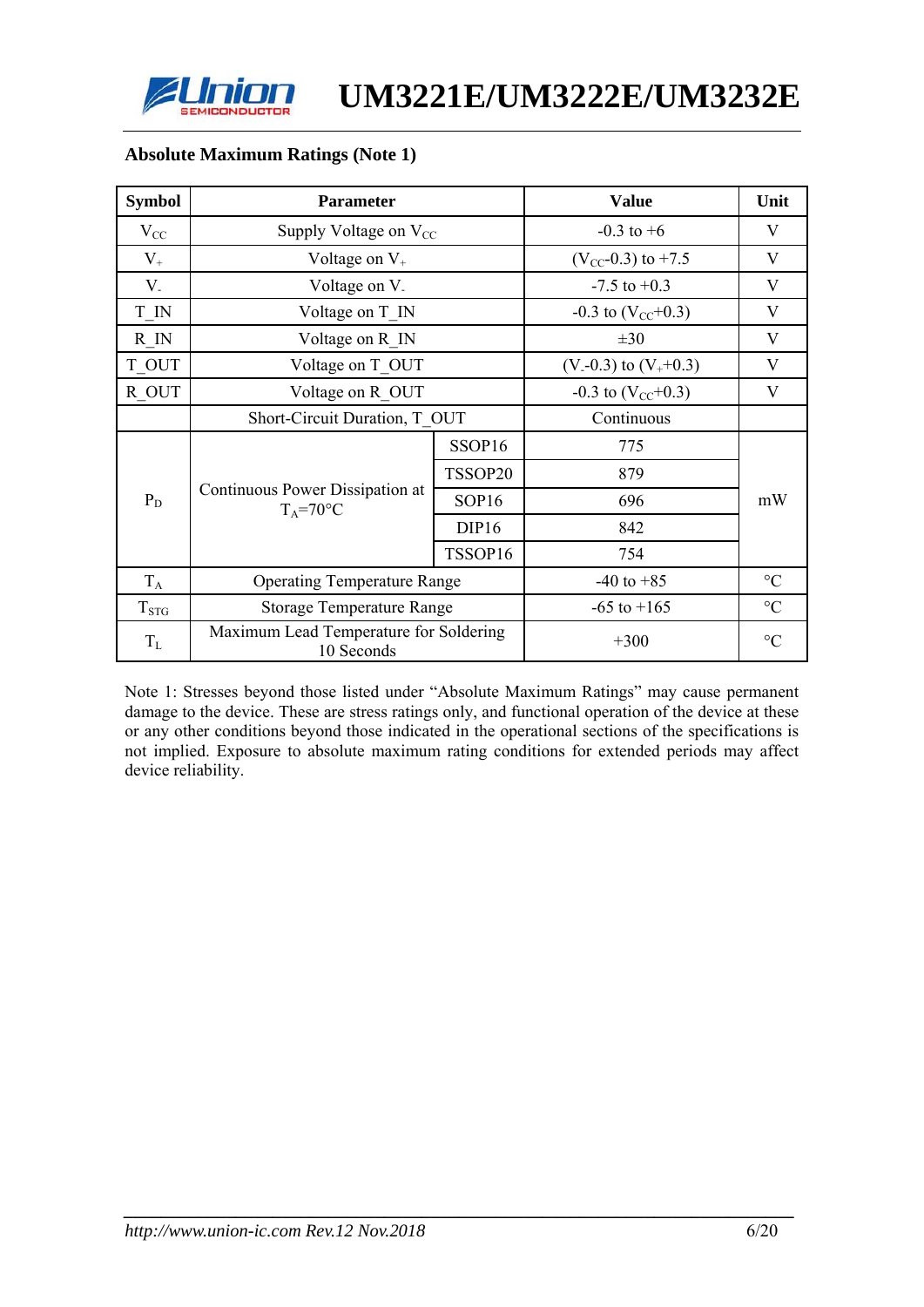

#### **Electrical Characteristics**

(V<sub>CC</sub>=+3.0V to +5.5V, C1- C4=0.1 $\mu$ F, T<sub>A</sub>=T<sub>MIN</sub> to T<sub>MAX</sub>, unless otherwise noted. Typical values are at  $T_A = 25^{\circ}C$ )

| <b>Parameter</b>                                                   | <b>Symbol</b>              | <b>Conditions</b>                               | Min                                                 | <b>Typ</b> | <b>Max</b> | Unit           |                         |
|--------------------------------------------------------------------|----------------------------|-------------------------------------------------|-----------------------------------------------------|------------|------------|----------------|-------------------------|
| DC CHARACTERISTICS ( $V_{CC}$ =+3.3V or +5V, T <sub>A</sub> =25°C) |                            |                                                 |                                                     |            |            |                |                         |
| V <sub>CC</sub> Supply Current                                     | $\mathbf{I}_{\mathrm{CC}}$ |                                                 | $\overline{\text{SHDN}}$ =V <sub>CC</sub> , No Load |            |            | 1.5            | mA                      |
| Shutdown Supply<br>Current                                         | $I_{\text{SHDN}}$          | $\overline{\text{SHDN}}$ = GND                  |                                                     |            |            | 1              | $\mu A$                 |
| <b>LOGIC INPUTS</b>                                                |                            |                                                 |                                                     |            |            |                |                         |
| Input Leakage<br>Current                                           |                            | T IN, SHDN, EN                                  |                                                     |            |            | $\pm 1$        | $\mu A$                 |
| <b>Input Threshold Low</b>                                         |                            | T IN,                                           | $V_{CC} = 3.3V$                                     |            |            | 0.8            | V                       |
|                                                                    | $V_{IL}$                   | SHDN, EN                                        | $V_{CC} = 5.0V$                                     |            |            | 0.8            |                         |
|                                                                    |                            | T IN,                                           | $V_{CC} = 3.3V$                                     | 1.6        |            |                |                         |
| Input Threshold High                                               | $V_{IH}$                   | $\overline{\text{SHDN}}, \overline{\text{EN}}$  | $V_{CC} = 5.0V$                                     | 2.2        |            |                | V                       |
| Transmitter                                                        |                            |                                                 | $V_{CC} = 3.3V$                                     |            | 0.2        |                | $\mathbf{V}$            |
| Input Hysteresis                                                   |                            | $V_{CC} = 5.0V$                                 |                                                     |            | 0.15       |                |                         |
| <b>RECEIVER OUTPUTS</b>                                            |                            |                                                 |                                                     |            |            |                |                         |
| Output Voltage Low                                                 | $V_{OL}$                   | $V_{CC}$ =3.3V, $I_{OUT}$ =10mA                 |                                                     |            | 0.8        | V              |                         |
|                                                                    |                            | $V_{CC} = 5.0V$ , $I_{OUT} = 10mA$              |                                                     |            | 0.8        |                |                         |
| Output Voltage High                                                | $V_{OH}$                   |                                                 | $V_{CC} = 3.3V$ , $I_{OUT} = -3.0mA$                | 2.8        |            |                | $\mathbf{V}$            |
|                                                                    |                            |                                                 | $V_{CC} = 5.0V, I_{OUT} = -3.0mA$                   | 4.4        |            |                |                         |
| <b>RECEIVER INPUTS</b>                                             |                            |                                                 |                                                     |            |            |                |                         |
| <b>Input Voltage Range</b>                                         |                            |                                                 |                                                     | $-30$      |            | 30             | $\overline{\mathsf{V}}$ |
| <b>Input Threshold Low</b>                                         |                            | $T_A = +25$ °C                                  | $V_{CC} = 3.3V$                                     | 0.8        | 1.15       |                | V                       |
|                                                                    |                            |                                                 | $V_{CC} = 5.0V$                                     | 0.8        | 1.55       |                |                         |
| Input Threshold High                                               |                            | $T_A = +25$ °C                                  | $V_{CC} = 3.3V$                                     |            | 1.35       | $\overline{2}$ | $\mathbf{V}$            |
|                                                                    |                            |                                                 | $V_{CC} = 5.0V$                                     |            | 1.75       | $\overline{2}$ |                         |
| Input Hysteresis                                                   |                            |                                                 |                                                     |            | 0.2        |                | V                       |
| <b>Input Resistance</b>                                            |                            | $T_A = +25$ °C                                  |                                                     | 3          | 5          | $\overline{7}$ | $k\Omega$               |
| <b>TRANSMITTER OUTPUTS</b>                                         |                            |                                                 |                                                     |            |            |                |                         |
| Output Voltage<br>Swing                                            |                            | All Drivers Loaded with<br>$3k\Omega$ to Ground |                                                     | $\pm 5.0$  | $\pm 6.0$  |                | $\mathbf{V}$            |
| <b>Output Short-Circuit</b>                                        |                            |                                                 | $V_{CC} = 3.3V$                                     |            | $\pm 30$   | $\pm 60$       | mA                      |
| Current                                                            |                            | or Other<br><b>TXD Pin</b>                      | $V_{CC} = 5.0V$                                     |            | $\pm 40$   | $\pm 60$       | mA                      |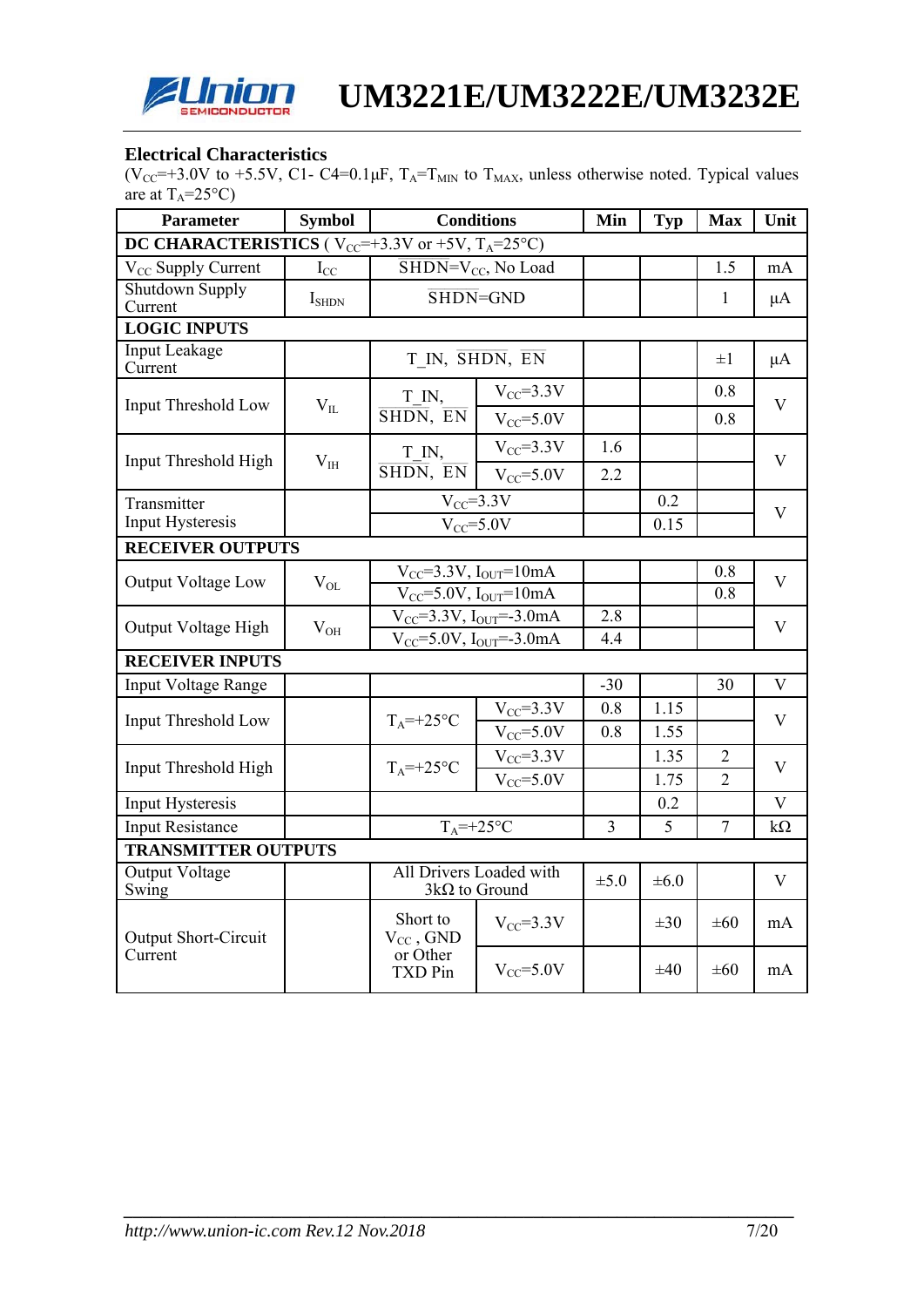

#### **Electrical Characteristics (Continued)**

 $(V_{\text{CC}} \to 3.0V$  to +5.5V, C1- C4=0.1 $\mu$ F, T<sub>A</sub>=T<sub>MIN</sub> to T<sub>MAX</sub>, unless otherwise noted. Typical values are at  $T_A = 25^{\circ}C$ )

| <b>Parameter</b>                              | <b>Symbol</b>                       | <b>Conditions</b>                                                                                                                                                         | Min                               | <b>Typ</b> | <b>Max</b> | Unit      |         |
|-----------------------------------------------|-------------------------------------|---------------------------------------------------------------------------------------------------------------------------------------------------------------------------|-----------------------------------|------------|------------|-----------|---------|
| <b>TIMING CHARACTERISTICS</b>                 |                                     |                                                                                                                                                                           |                                   |            |            |           |         |
| Maximum Data Rate                             |                                     | $R_I = 3k\Omega$ to 7k $\Omega$ ,<br>$C_L = 50pF$ to 1000pF,<br>One Transmitter Switching                                                                                 |                                   | 250        |            | kbps      |         |
| Receiver Propagation<br>Delay                 | $t_{\text{PLH}}$ , $t_{\text{PHL}}$ | $C_{L} = 150pF$<br>Figure 1                                                                                                                                               | All Parts,<br>Normal<br>Operation |            | 0.15       |           | $\mu$ s |
| Receiver Skew                                 | $ t_{\rm PHL}$ - $t_{\rm PLH} $     |                                                                                                                                                                           |                                   |            |            | 0.1       | $\mu$ s |
| Transmitter<br>Propagation Delay              | $t_{\text{PLH}}$ , $t_{\text{PHL}}$ | $R_{L} = 3k\Omega$ ,<br>$C_{L}$ =2500pF,<br><b>All Transmitters Loaded</b><br>Figure 1                                                                                    |                                   | 0.9        |            | $\mu$ s   |         |
| <b>Transmitter Skew</b>                       | $ t_{\rm PHL}$ - $t_{\rm PLH} $     |                                                                                                                                                                           |                                   |            | 0.1        | $\mu$ s   |         |
| <b>Transition-Region</b><br><b>Slew Rate</b>  |                                     | $T_A = +25$ °C, V <sub>CC</sub> =3.3V,<br>$R_I = 3k\Omega$ to 7k $\Omega$ ,<br>$C_L = 50pF$ to 1000pF,<br>Measured from $-3V$ to $+3V$<br>or $+3V$ to $-3V$ ,<br>Figure 1 | 3                                 | 15         | 30         | $V/\mu s$ |         |
| <b>ESD AND LATCH UP PERFORMANCE</b>           |                                     |                                                                                                                                                                           |                                   |            |            |           |         |
|                                               |                                     | Human Body Model                                                                                                                                                          |                                   |            | $\pm 15$   |           |         |
| R IN, T OUT<br>$E\overline{SD}$ -Protection   |                                     | IEC61000-4-2,<br><b>Contact Discharge</b>                                                                                                                                 |                                   |            | $\pm 8$    |           | kV      |
| Voltage                                       |                                     | IEC61000-4-2,<br>Air-Gap Discharge                                                                                                                                        |                                   |            | $\pm 15$   |           |         |
| Logic Pin<br><b>ESD-Protection</b><br>Voltage |                                     | Human Body Model                                                                                                                                                          |                                   | $\pm 2$    |            | kV        |         |
| Latch Up<br>Performance                       |                                     | JEDEC Standard No.78D                                                                                                                                                     |                                   | $\pm 200$  |            | mA        |         |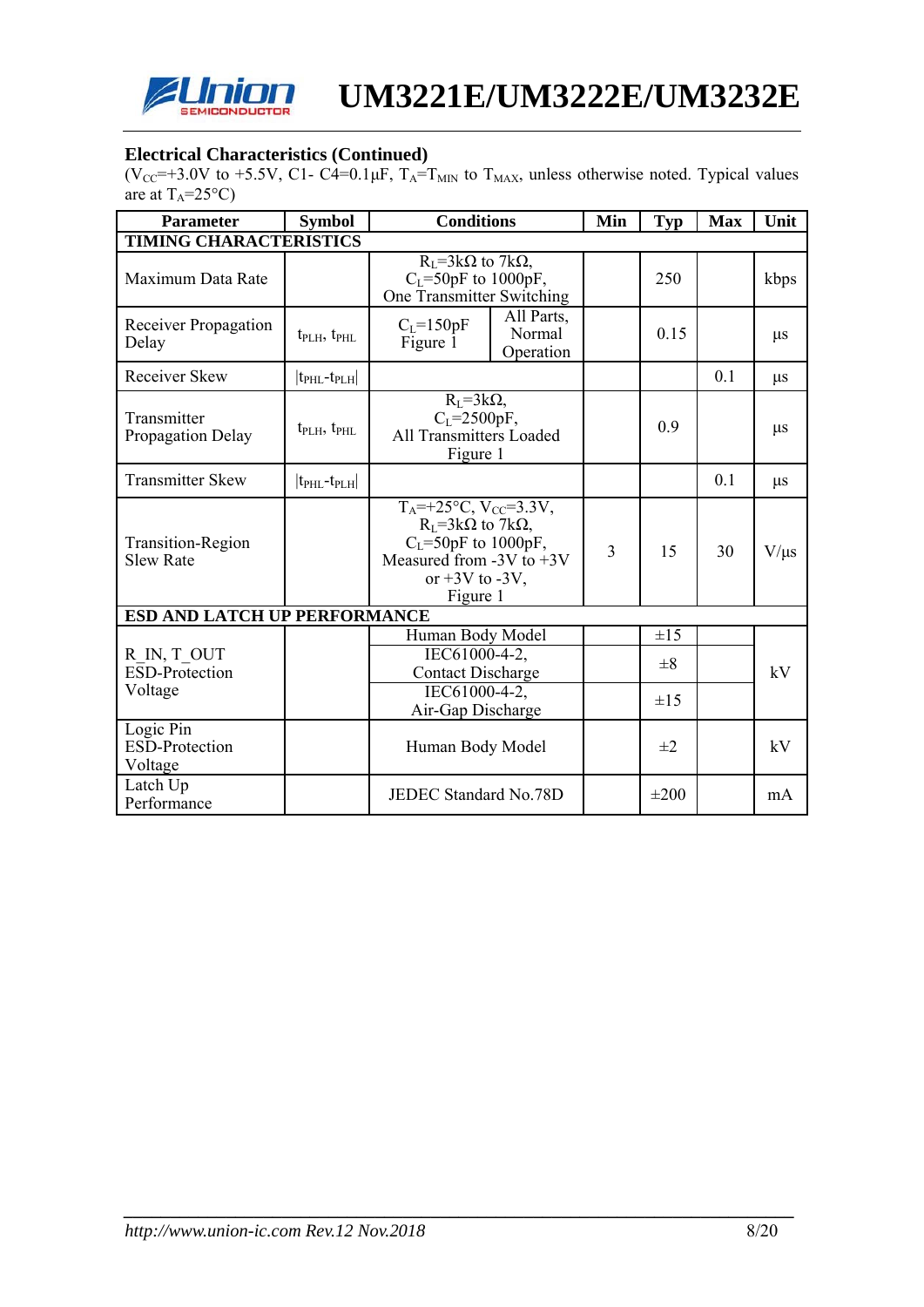

#### **Detailed Description**

#### **Dual Charge-Pump Voltage Converter**

The UM3221E/UM3222E/UM3232Es' internal power supply consists of a regulated dual charge pump and provides output the maxim voltages of +7V (doubling charge pump) and -7V (inverting charge pump) over the  $+3.0V$  to  $+5.5V$  V<sub>CC</sub> range. The charge pump operates in discontinuous mode; if the output voltages are less than 7V, the charge pump is enabled, and if the output voltages exceed 7V, the charge pump is disabled. The charge pumps require only four small, external 0.1μF capacitors for the voltage doubler and inverter functions (see Figure 2).

#### **RS-232 Transmitters**

The transmitters are inverting level translators that translate TTL/CMOS inputs to EIA/TIA-232 output levels. All UM3221E/UM3222E/UM3232E transmitters guarantee a 250kbps data rate for full load conditions (3kΩ and 1000pF). Transmitters can be paralleled to drive multiple receivers. When T\_IN is not driven, UM3221/UM3222 will keep logic high, while UM3232's T\_IN logic level is on hold.

#### **RS-232 Receivers**

The receivers convert RS-232 signals to CMOS output levels and accept inputs up to  $\pm 30V$  while presenting the required  $3k\Omega$  to  $7k\Omega$  input impedance. The UM3221E/UM3222E receivers have inverting three-state outputs. Drive  $\overline{EN}$  high to place the receivers into a high impedance state. Receivers can be either active or inactive in shutdown state depending on  $\overline{EN}$  status.

#### **UM3221E/UM3222E**

Supply current falls to less than  $1\mu A$  in shutdown mode ( $\overline{SHDN} = GND$ ). When shutdown, the device's charge pumps are shut off,  $V^+$  is pulled down to  $V_{CC}$ ,  $V^-$  is pulled to ground, and the transmitter outputs are disabled (high impedance). The time required to recover from shutdown is transmitter outputs are used. (In all inperfact). The time required to recover from shutdown is typically 100 $\mu$ s. Connect  $\overline{\text{SHDN}}$  to  $V_{CC}$  if shutdown mode is not used.  $\overline{\text{SHDN}}$  has no effect on R\_OUT.

#### **±15kV ESD Protection**

All pins on UM3221E/UM3222E/UM3232E devices include ESD protection structures, but the family incorporates advanced structures which allow the RS-232 pins (transmitter outputs and receiver inputs) to survive ESD events up to  $\pm$ 15kV. The RS-232 pins are particularly vulnerable to ESD damage because they are typically connected to an exposed port on the exterior of the finished product. The ESD structures withstand high ESD in all states: normal operation, shutdown and powered down. After an ESD event, circuits keep working without latch up. ESD protection can be tested in various ways; the transmitter outputs and receiver inputs are characterized for protection to the following limits:  $\pm 15kV$  using the Human Body Model,  $\pm 8kV$ using the Contact Discharge method specified in IEC61000-4-2, ±15kV using the Air-Gap Discharge method specified in IEC61000-4-2. The logic pins are characterized for protection to the following limit:  $\pm 2kV$  using the Human Body Model.

#### **Hot Swap and Fail-Safe**

The UM3221E/UM3222E/UM3232E guarantees a logic-high receiver output when the receiver inputs are shorted to GND or open, or when they are connected to a line with no driver enabled.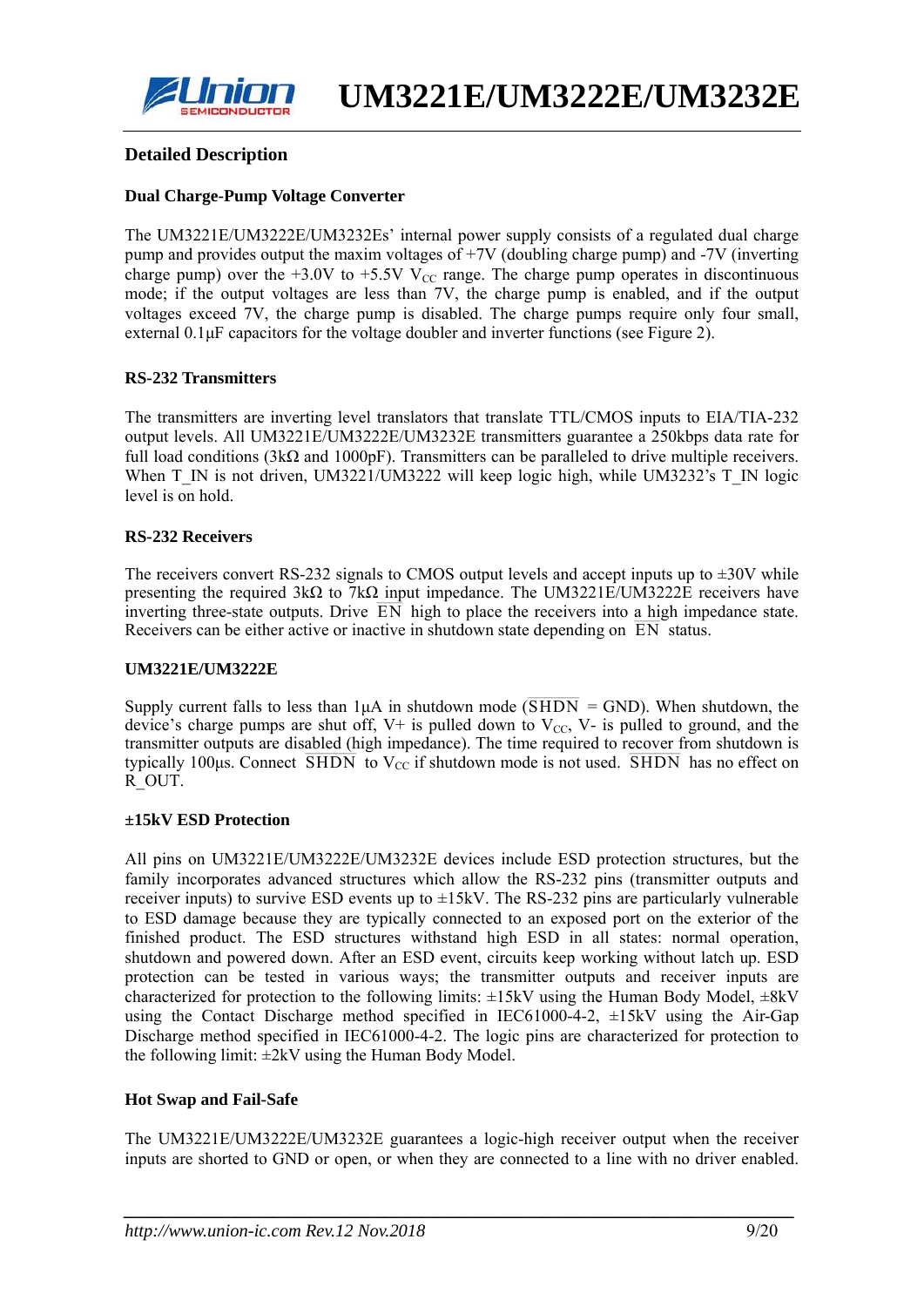

Because of the latch-up characteristics and all sort protection, UM3221E/UM3222E/UM3232E support hot swap.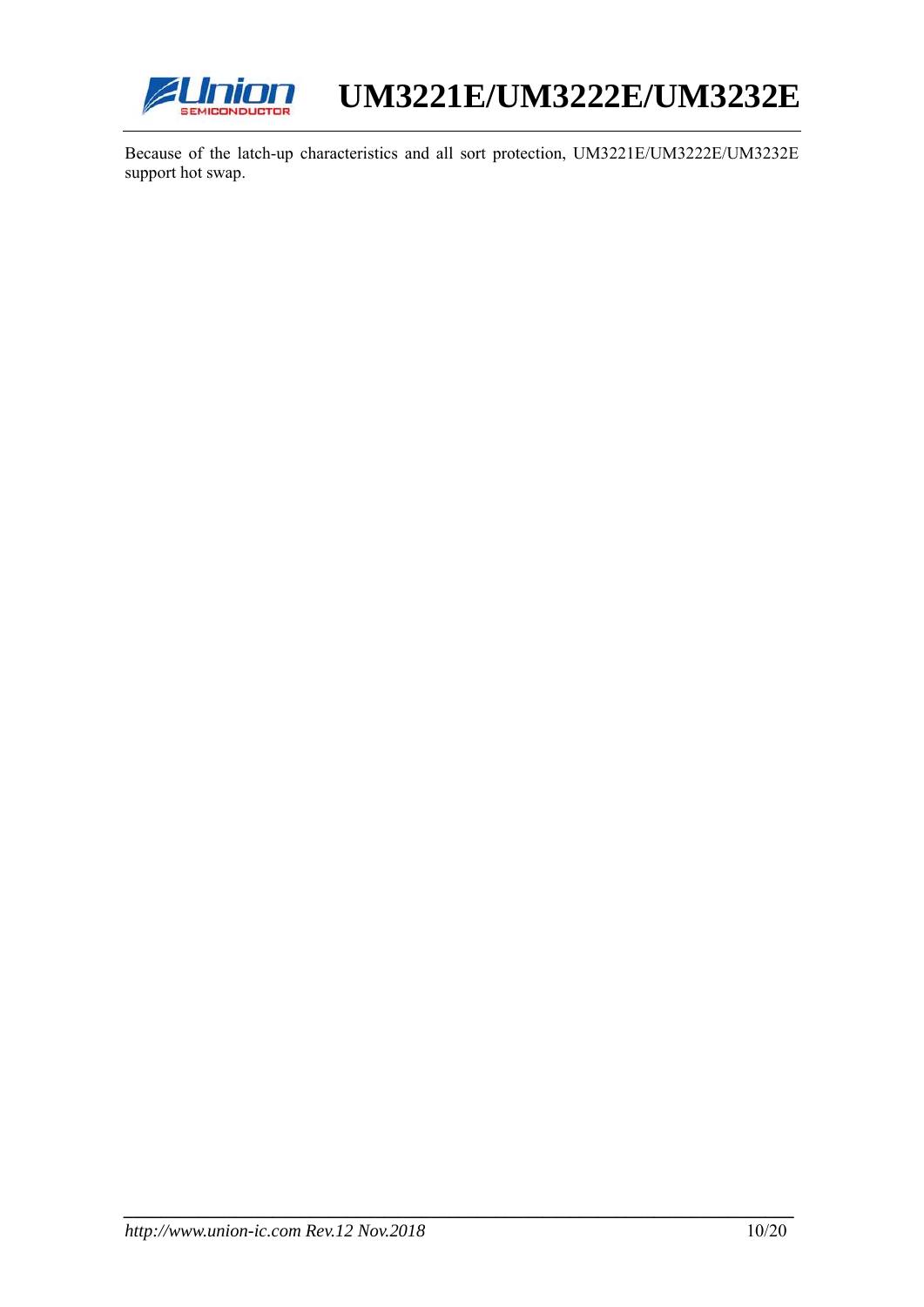

#### **Test Circuits**



**Transmitter Test Circuit** 



Receiver Waveforms



**Figure 1**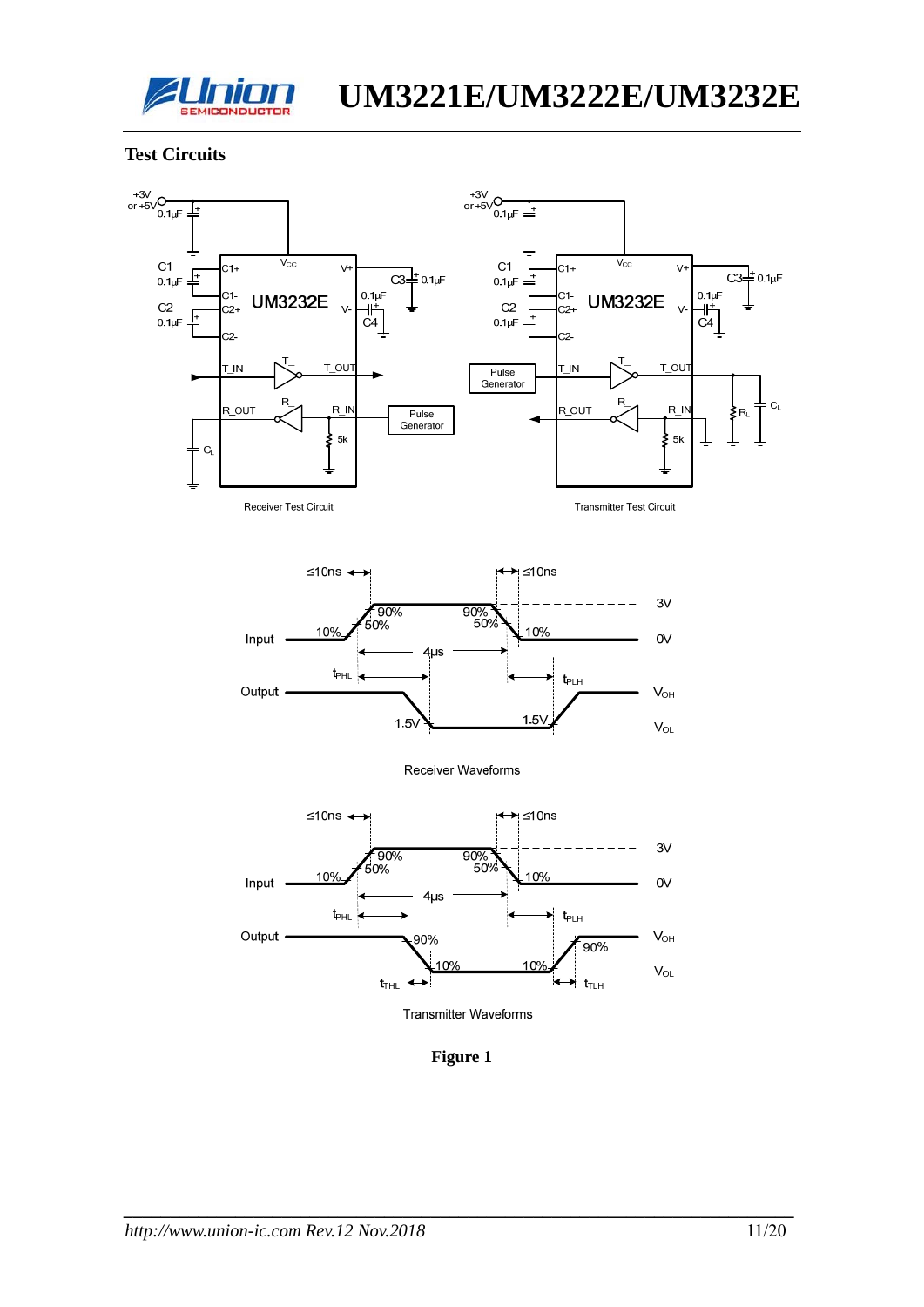

## **Typical Operating Circuits**



**Figure 2**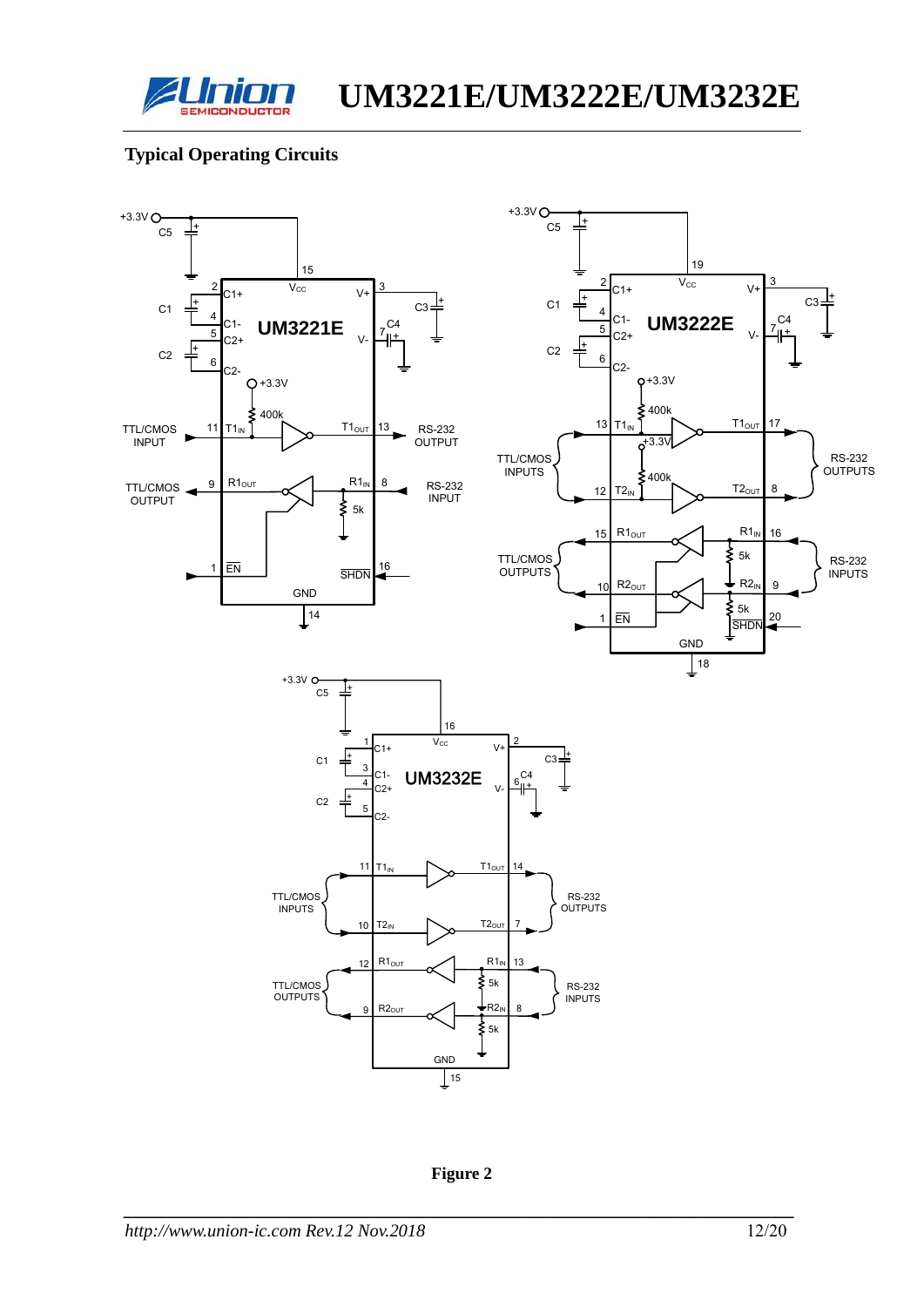

## **Typical Operating Characteristics**

 $(\overline{V_{CC}} = +3.3\overline{V})$ , 250kbps data rate, 0.1µF capacitors, all transmitters loaded with 3k $\Omega$  and C<sub>L</sub>,  $T_A = 25$ °C, unless otherwise noted.)

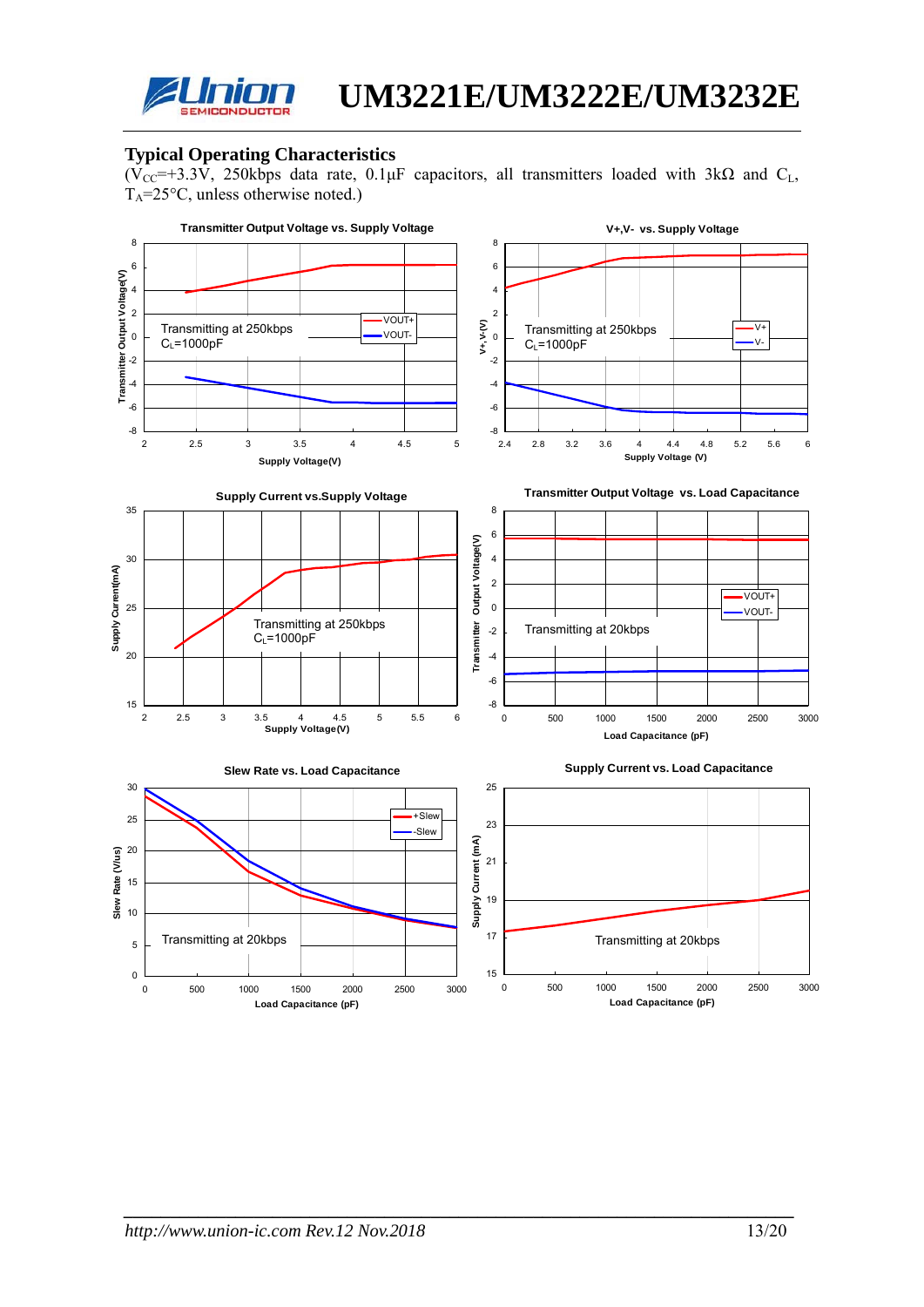

#### **Applications Information**

#### **Capacitor Selection**

The capacitor type used for C1–C4 is not critical for proper operation; polarized or non-polarized capacitors can be used. The charge pump requires 0.1μF capacitors for 3.3V operation. Increasing the capacitor values (e.g. by a factor of 2) reduces ripples on the transmitter outputs and slightly reduces power consumption. C2, C3 and C4 can be increased without changing C1's value. When using the minimum required capacitor values, make sure the capacitor value does not degrade excessively with temperature. If in doubt, use capacitors with a larger nominal value. The capacitor's equivalent series resistance (ESR), which usually rises at low temperatures, influences the amount of ripples on V+ and V- output voltages.

The following table shows some recommended minimum required pump capacitor values for different input voltage ranges.

| <b>Minimum Required Pump Capacitor Value</b> |                                               |  |  |  |  |  |
|----------------------------------------------|-----------------------------------------------|--|--|--|--|--|
| Input Voltage $V_{CC}$                       | <b>Charge Pump Capacitor Value for UM32XX</b> |  |  |  |  |  |
| $2.7V$ to $3.6V$                             | $C1 - C4 = 0.1$ uF                            |  |  |  |  |  |
| 3.6V to 5.5V                                 | $C1 - C4 = 0.47$ uF                           |  |  |  |  |  |
| 2.7V to 5.5V                                 | $C1 - C4 = 0.47$ uF                           |  |  |  |  |  |

#### **Power Supply Decoupling**

In most circumstances, a  $0.1 \mu$ F V<sub>CC</sub> bypass capacitor is adequate. In applications sensitive to power-supply noise, use a capacitor of the same value as charge pump capacitor C1. Connect bypass capacitors to the IC as close as possible.

#### **Operation down to 2.7V**

Transmitter outputs meet EIA/TIA-562 levels of ±3.7V with supply voltages as low as 2.7V.

#### **Interconnection with 3V and 5V Logic**

The UM3221E/UM3222E/UM3232E can directly interface with various 3V and 5V logic families, including ACT and HCT CMOS.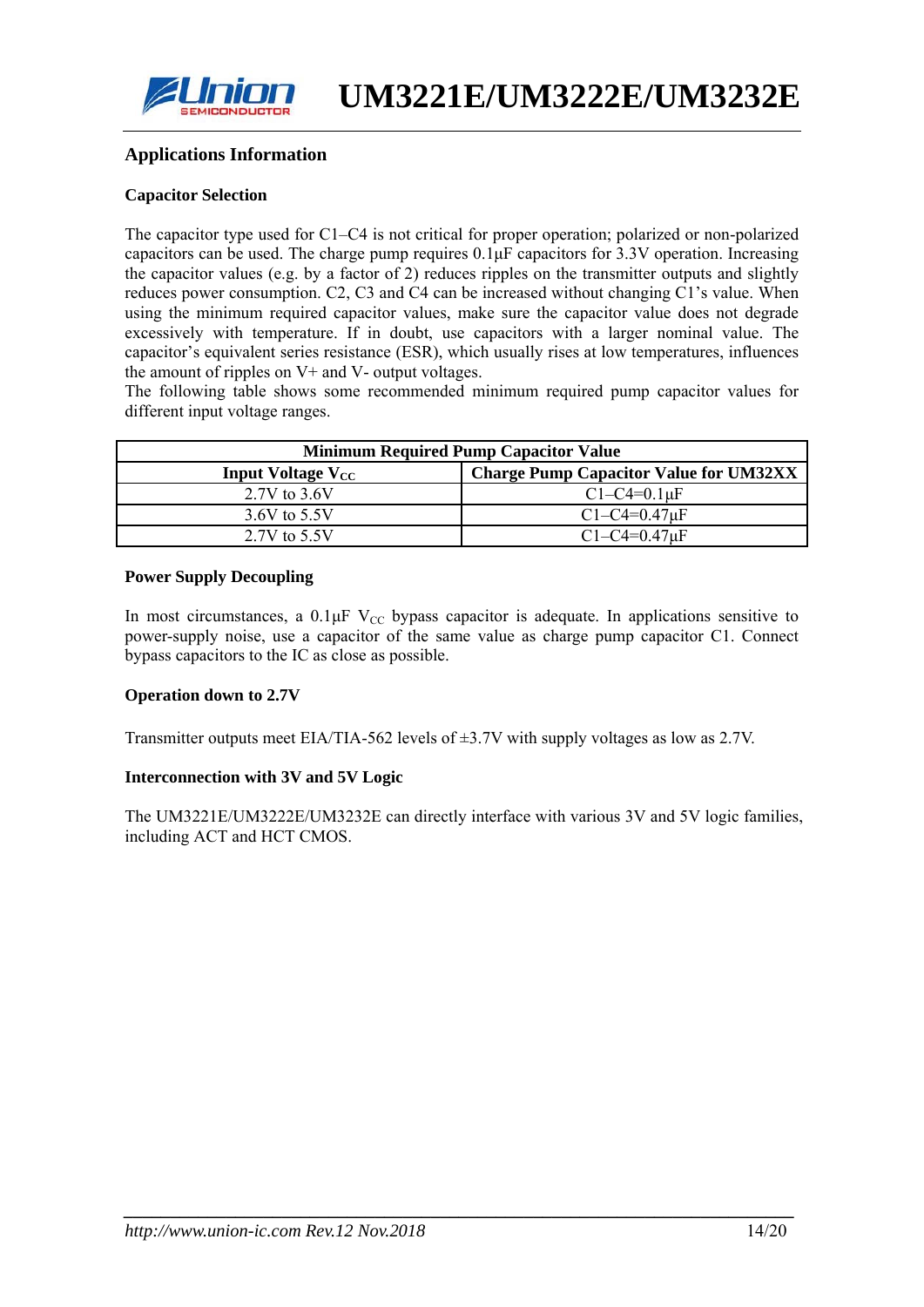

# **Package Information**

**Outline Drawing** 

## **UM3232EESE SOP16**

|                                                                                                          |                |             |                          | <b>DIMENSIONS</b> |             |                              |             |
|----------------------------------------------------------------------------------------------------------|----------------|-------------|--------------------------|-------------------|-------------|------------------------------|-------------|
|                                                                                                          |                |             | <b>MILLIMETERS</b>       |                   |             | <b>INCHES</b>                |             |
| D<br>$+^{\circ}$                                                                                         | <b>Symbol</b>  | Min         | Typ                      | <b>Max</b>        | Min         | <b>Typ</b>                   | <b>Max</b>  |
| $\frac{1}{4}$<br>A<br>目<br>A<br>日<br>日<br>Ħ<br>Ħ<br>Ħ                                                    | A              | 1.35        | 1.60                     | 1.75              | 0.053       | 0.063                        | 0.069       |
|                                                                                                          | A <sub>1</sub> | 0.10        | $\overline{\phantom{a}}$ | 0.25              | 0.004       | $\overline{\phantom{0}}$     | 0.010       |
| 靣<br>ш                                                                                                   | A2             | 1.25        | 1.45                     | 1.65              | 0.049       | 0.057                        | 0.065       |
| U                                                                                                        | b              | 0.33        | $\overline{\phantom{a}}$ | 0.51              | 0.013       | $\blacksquare$               | 0.020       |
| $\mathbb{P}^{\overline{\mathsf{in}\#1}}$<br>$\mathbb H$<br>$\mathsf H$<br>Ħ<br>붜<br>Ħ<br>Ħ<br>Ħ<br>مالده | C              | 0.17        | $\overline{\phantom{a}}$ | 0.25              | 0.007       | $\overline{\phantom{0}}$     | 0.010       |
| ا≁≞<br><b>Top View</b><br><b>End View</b>                                                                | D              | 9.80        | 10.00                    | 10.20             | 0.386       | 0.394                        | 0.402       |
|                                                                                                          | E              | 3.80        | 3.90                     | 4.00              | 0.150       | 0.154                        | 0.157       |
| [૪]<br>ď                                                                                                 | E1             | 5.80        | 6.00                     | 6.20              | 0.228       | 0.236                        | 0.244       |
| 툳<br>Side View                                                                                           | e              |             | 1.27BSC                  |                   |             | 0.050BSC                     |             |
|                                                                                                          | L              | 0.40        | $\overline{\phantom{a}}$ | 1.27              | 0.016       | $\overline{\phantom{a}}$     | 0.050       |
|                                                                                                          | $\theta$       | $0^{\circ}$ | $\overline{\phantom{a}}$ | $8^{\circ}$       | $0^{\circ}$ | $\qquad \qquad \blacksquare$ | $8^{\circ}$ |

#### **Land Pattern**



## **Tape and Reel Orientation**

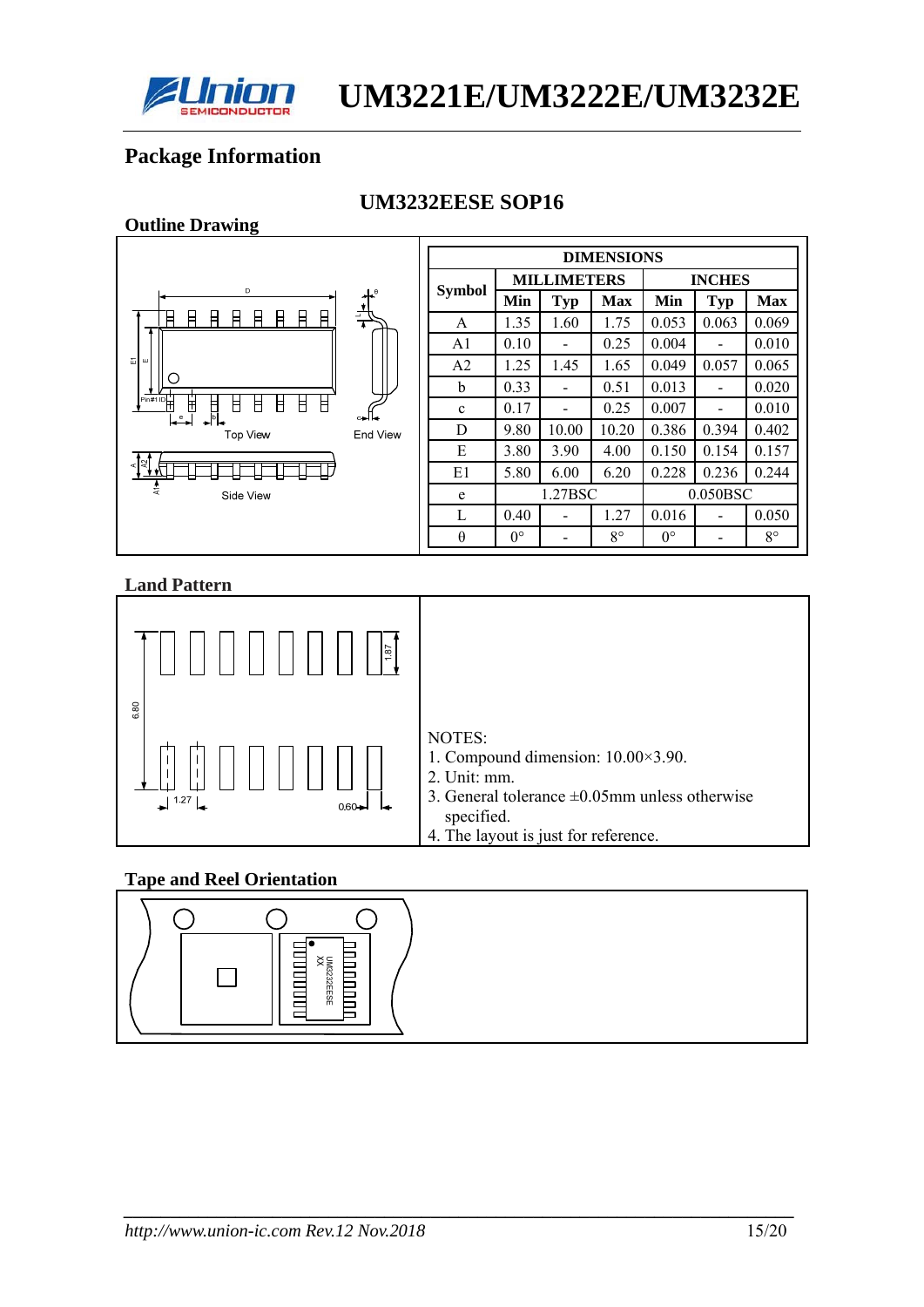

## **UM3232EEPE DIP16**

| <b>Outline Drawing</b> |          |                |       |                          |                          |       |                          |            |
|------------------------|----------|----------------|-------|--------------------------|--------------------------|-------|--------------------------|------------|
|                        |          |                |       |                          | <b>DIMENSIONS</b>        |       |                          |            |
|                        |          |                |       | <b>MILLIMETERS</b>       |                          |       | <b>INCHES</b>            |            |
| D                      | E1       | <b>Symbol</b>  | Min   | Typ                      | <b>Max</b>               | Min   | <b>Typ</b>               | <b>Max</b> |
| ח∷ר                    | پ        | A              | 3.71  | 4.01                     | 4.31                     | 0.146 | 0.158                    | 0.170      |
|                        | Å        | A1             | 0.51  | $\overline{\phantom{a}}$ | $\overline{\phantom{a}}$ | 0.020 | $\overline{\phantom{0}}$ | -          |
| ŀш<br>$\sqrt{2}r$      |          | A <sub>2</sub> | 3.20  | 3.40                     | 3.60                     | 0.126 | 0.134                    | 0.142      |
| Pin #1 ID              | E2       | b              | 0.38  | 0.48                     | 0.57                     | 0.015 | 0.019                    | 0.022      |
| <b>Top View</b>        | End View | b <sub>1</sub> |       | 1.52BSC                  |                          |       | $0.060$ BSC              |            |
| Ę.<br>খ<br>¢           |          | $\mathbf{c}$   | 0.20  | 0.28                     | 0.36                     | 0.008 | 0.011                    | 0.014      |
|                        |          | D              | 18.80 | 19.00                    | 19.20                    | 0.740 | 0.748                    | 0.756      |
| $\frac{1}{2}$<br>녧     |          | E              | 6.20  | 6.40                     | 6.60                     | 0.244 | 0.252                    | 0.260      |
| Side View              |          | E1             | 7.32  | 7.62                     | 7.92                     | 0.288 | 0.300                    | 0.312      |
|                        |          | E2             | 8.40  | 8.70                     | 9.00                     | 0.331 | 0.343                    | 0.354      |
|                        |          | e              |       | 2.54BSC                  |                          |       | 0.100BSC                 |            |
|                        |          | L              | 3.00  | 3.30                     | 3.60                     | 0.118 | 0.130                    | 0.142      |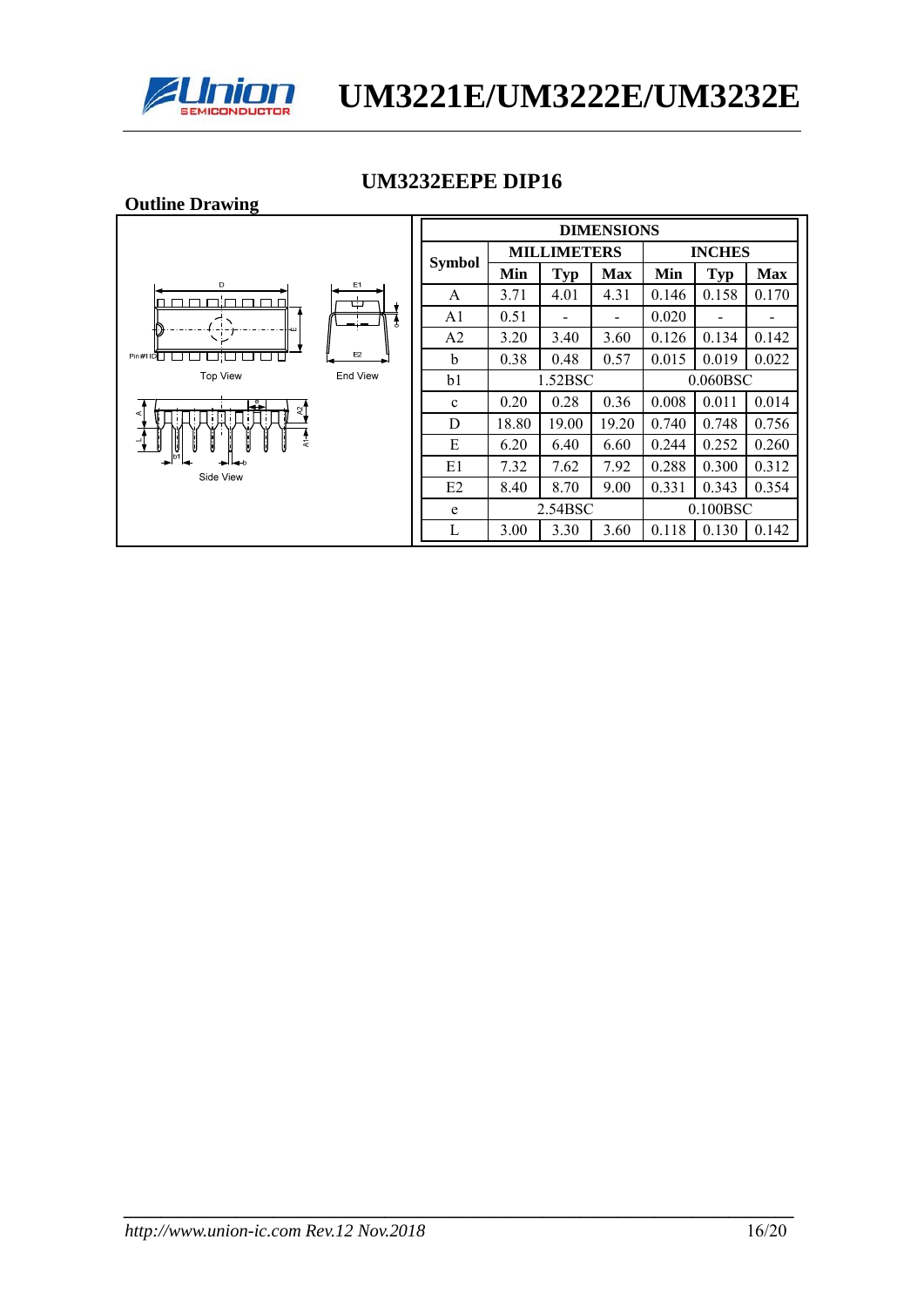

#### **Outline Drawing DIMENSIONS Symbol** MILLIMETERS INCHES **MILLIMETERS MILLIMETERS** Max Min Typ Max D A - - 1.20 - - 0.047 **ABBBBBB**  $A1 \t 0.05 \t - \t 0.15 \t 0.002 \t - \t 0.006$ A2 0.80 - 1.05 0.031 - 0.041 A3 0.34 0.44 0.54 0.013 0.017 0.021  $\overleftarrow{\text{m}}$ b  $0.19$  -  $0.30$   $0.007$  - 0.012 c  $0.09$  -  $0.20$  0.004 - 0.008 D 4.86 4.96 5.10 0.191 0.195 0.201 Pin #1 ID E 4.30 4.40 4.50 0.169 0.173 0.177 ° L−→Lb c Top View End View E1  $\begin{array}{|c|c|c|c|c|c|c|c|c|} \hline 6.20 & 6.40 & 6.60 & 0.244 & 0.252 & 0.260 \hline \end{array}$ e 0.65BSC 0.026BSC θ2 L 0.45 0.60 0.75 0.018 0.024 0.030 <del>to a control</del> L1 1.00REF 0.039REF L | |∖弁θ1 L2 0.25BSC 0.010BSC Side View L1 θ3  $\theta$ 1 0° - 8° 0° - 8° θ2 10° 12° 14° 10° 12° 14° θ3 10° 12° 14° 10° 12° 14°

## **UM3221EEUE/UM3232EEUE TSSOP16**

#### **Land Pattern**



## **Tape and Reel Orientation**

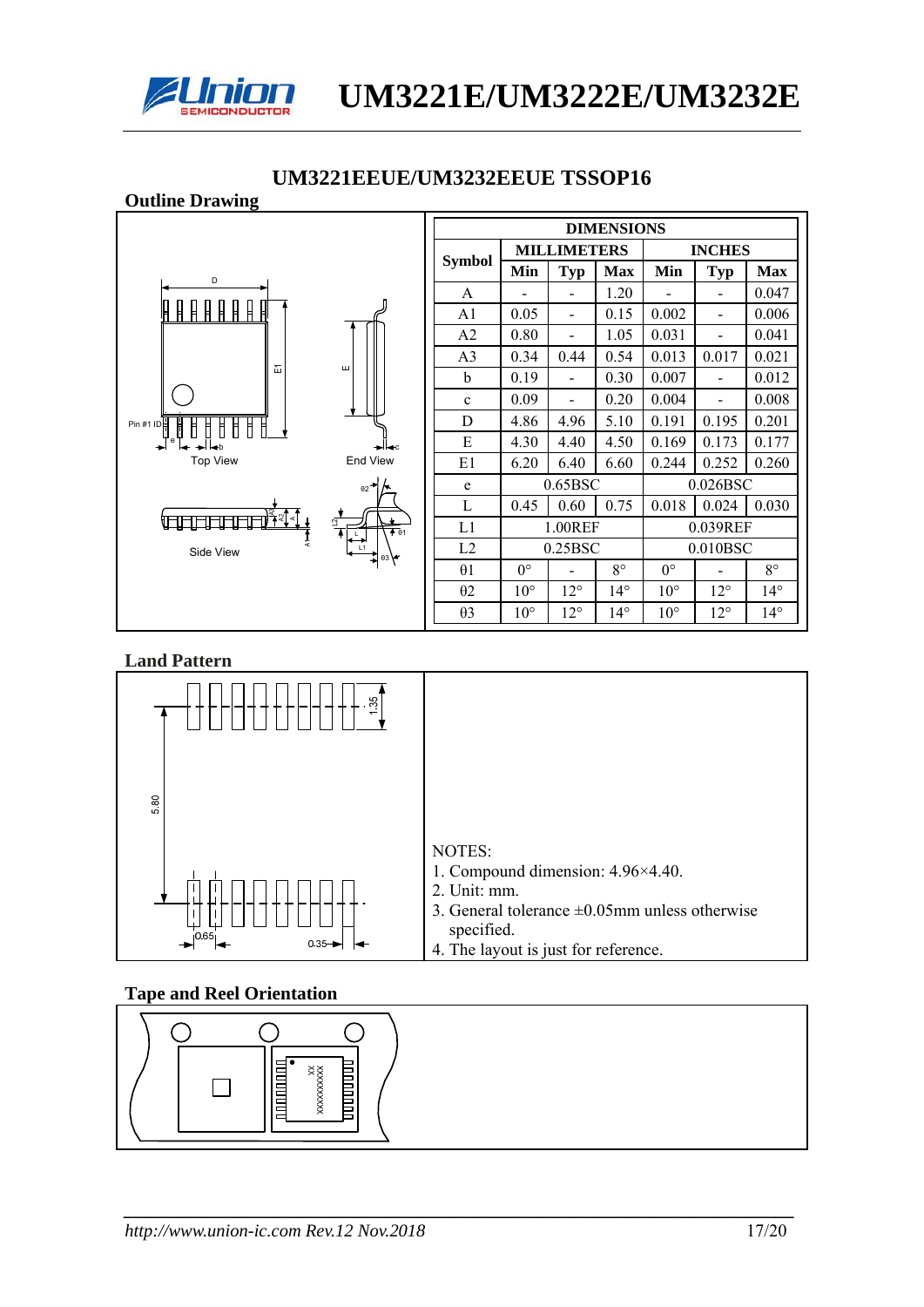

# **UM3222EEUE TSSOP20**



| <b>DIMENSIONS</b> |              |                    |              |              |               |              |  |  |
|-------------------|--------------|--------------------|--------------|--------------|---------------|--------------|--|--|
|                   |              | <b>MILLIMETERS</b> |              |              | <b>INCHES</b> |              |  |  |
| <b>Symbol</b>     | Min          | Typ                | <b>Max</b>   | Min          | <b>Typ</b>    | <b>Max</b>   |  |  |
| $\mathsf{A}$      |              |                    | 1.20         |              |               | 0.047        |  |  |
| A <sub>1</sub>    | 0.05         |                    | 0.15         | 0.002        |               | 0.006        |  |  |
| A2                | 0.80         |                    | 1.05         | 0.031        |               | 0.041        |  |  |
| A <sub>3</sub>    | 0.34         | 0.44               | 0.54         | 0.013        | 0.017         | 0.021        |  |  |
| b                 | 0.19         |                    | 0.30         | 0.007        |               | 0.012        |  |  |
| $\mathbf c$       | 0.09         |                    | 0.20         | 0.004        |               | 0.008        |  |  |
| D                 | 6.40         | 6.50               | 6.60         | 0.252        | 0.256         | 0.260        |  |  |
| E                 | 4.30         | 4.40               | 4.50         | 0.169        | 0.173         | 0.177        |  |  |
| E1                | 6.20         | 6.40               | 6.60         | 0.244        | 0.252         | 0.260        |  |  |
| e                 |              | 0.65BSC            |              |              | 0.026BSC      |              |  |  |
| L                 | 0.45         | 0.60               | 0.75         | 0.018        | 0.024         | 0.030        |  |  |
| L1                |              | 1.00REF            |              |              | 0.039REF      |              |  |  |
| L2                |              |                    | 0.25BSC      |              | $0.010$ BSC   |              |  |  |
| $\theta$ 1        | $0^{\circ}$  |                    | $8^{\circ}$  | $0^{\circ}$  |               | $8^{\circ}$  |  |  |
| $\theta$ 2        | $10^{\circ}$ | $12^{\circ}$       | $14^{\circ}$ | $10^{\circ}$ | $12^{\circ}$  | $14^{\circ}$ |  |  |
| $\theta$ 3        | $10^{\circ}$ | $12^{\circ}$       | $14^{\circ}$ | $10^{\circ}$ | $12^{\circ}$  | $14^{\circ}$ |  |  |

#### **Land Pattern**



## **Tape and Reel Orientation**

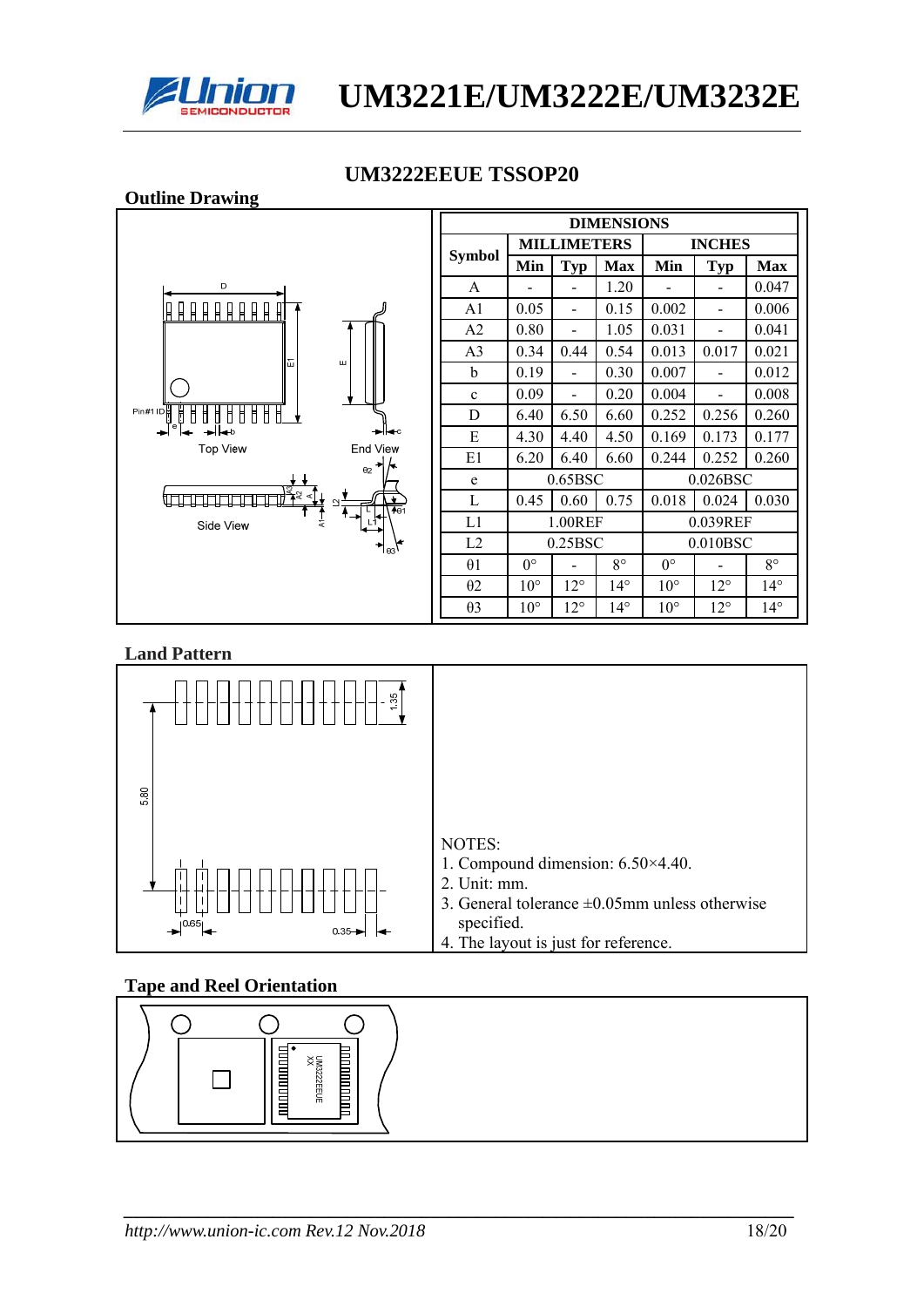

#### **Outline Drawing**  D **DIMENSIONS MILLIMETERS INCHES Symbol** -<br>月月月日日日日日  $Min$   $Typ$   $Max$   $Min$   $Typ$   $Max$ A  $\vert$  -  $\vert$  -  $\vert$  2.00  $\vert$  -  $\vert$  -  $\vert$  0.079  $A1 \t 0.05$  -  $0.002$  - $\overline{\mathbb{H}}$  $\overline{11}$ A2 | 1.65 | 1.75 | 1.85 | 0.065 | 0.069 | 0.073 b 0.22 0.30 0.38 0.009 0.012 0.015 क़ c 0.09 0.17 0.25 0.004 0.007 0.010 8 B E 8 đ D 5.90 6.20 6.50 0.232 0.244 0.256 E 5.00 5.30 5.60 0.197 0.209 0.220 **Top View** End View E1 7.40 7.80 8.20 0.291 0.307 0.323 e 0.65BSC 0.026BSC  $\overline{a}$ ╨┸┷┷ L 0.55 0.75 0.95 0.022 0.030 0.037 Side View θ  $0^{\circ}$  - 8° 0° - 8°

## **UM3221EEAE/UM3232EEAE SSOP16**

#### **Land Pattern**



## **Tape and Reel Orientation**